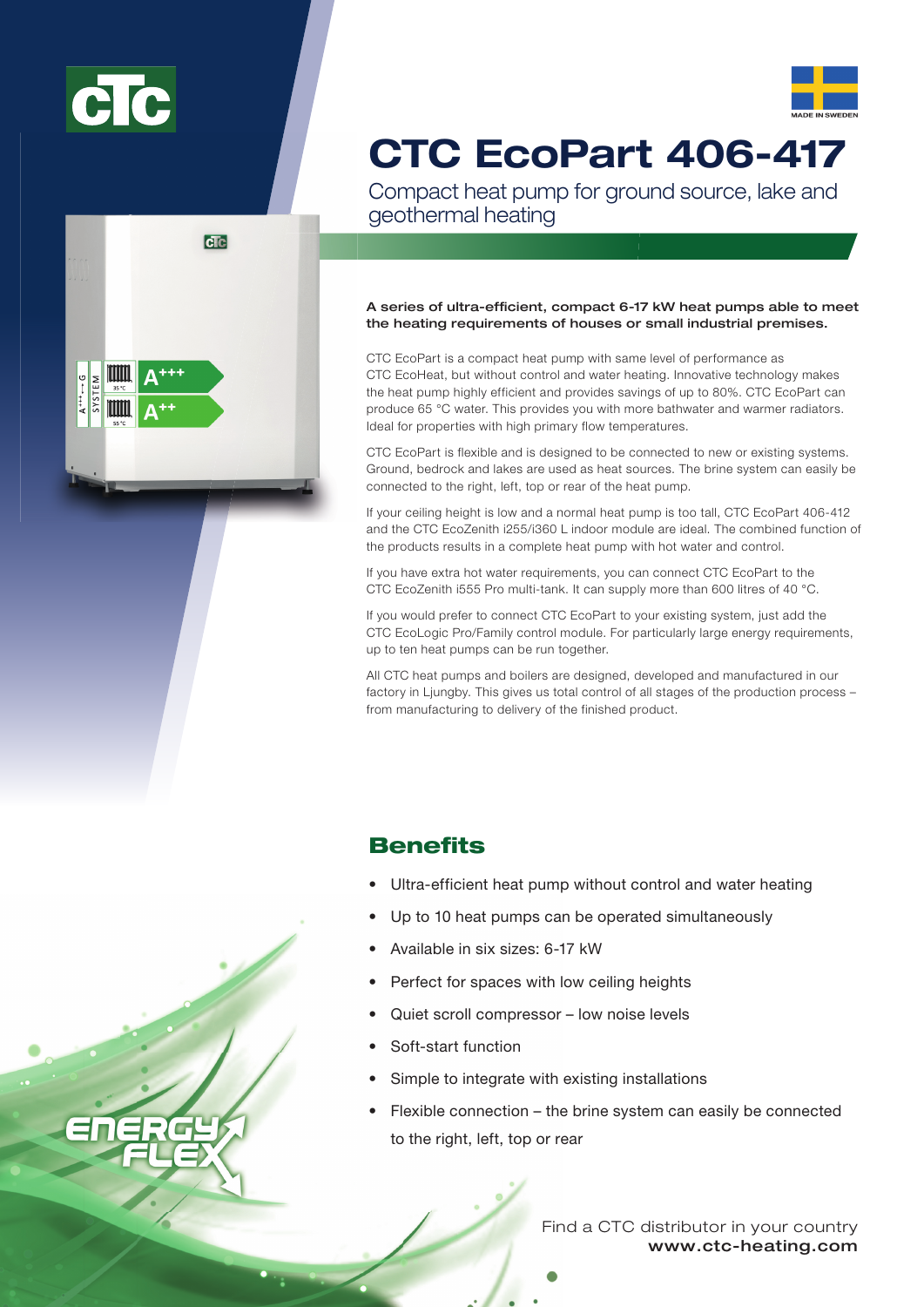# Compatible control units for CTC EcoPart 406-417 – refer to individual product sheets for more detailed information



#### CTC EcoLogic L/M

EnergyFlex heating system control. A unique control system that monitors and controls CTC's heat pumps, solar panels, external additional heat sources, additional tanks, pools, passive cooling, etc.

CTC EcoLogic L/M automatically handles the connection/disconnection of the existing boiler, and prioritises hot water production or heating.

L: Able to control up to ten CTC heat pumps and four heating systems. M: Able to control two CTC heat pumps in two heating systems.



#### CTC EcoLogic S EP

A simpler type of heat pump control for connecting a heat pump to an existing heating system.

#### CTC EcoVent i360F Only for CTC EcoPart 406-412

Indoor module with ultra-efficient hot water heating and integrated exhaust air ventilation. Extremely well-insulated with heat exchanger. Factory-fitted charge pump and installation package.

A new concept for houses with exhaust air heating. A complete indoor module with heat pump control and integrated ventilation, which, when used in combination with an air-to-water heat pump, makes your property significantly more energy efficient, smarter, and quieter.



CTC EcoZenith i555 Pro

#### CTC EcoZenith i360 Only for CTC EcoPart 406-412

Indoor module with ultra-efficient water heating. Extremely well-insulated with heat exchanger. Factory-fitted charge pump and installation package.

Low: 1.67 m Top connection.

High: 1.92 m Bottom connection.

All-in-one tank with built-in intelligent control that can control all components in one or multiple heating circuits. It is also able to control many different types of heat pumps and select which is to be used for optimal savings.







Only 1.70 m tall with DHW capacity of more than 600 litres.

## CTC EcoZenith i255 Only for CTC EcoPart 406-412

Indoor module with EnergyFlex. Flexible system tank with heat pump control and two hot water coils, including installation kit and charge pump.

Low: 1.65 m Top connection. High: 1.90 m Top connection.

| <b>Accessories</b>       |                                                                                            | CTC no.: |
|--------------------------|--------------------------------------------------------------------------------------------|----------|
| <b>CTC Basic Control</b> | Digital thermostat control. Used with tanks or when replacing older CTC EcoPart heat pumps | 5878933  |

| <b>CTC Basic Control</b>                                   | Digital thermostat control. Used with tanks or when replacing older CTC EcoPart heat pumps | 587893301  |
|------------------------------------------------------------|--------------------------------------------------------------------------------------------|------------|
| CTC Basic Display 1 m                                      | Digital display. Used for servicing and naming of heat pumps                               | 586043401  |
| CTC Basic Display 2.5 m                                    | Digital display. Used for servicing and naming of heat pumps                               | 586043402  |
| Communication cable 10 m                                   | For when the control unit and heat pump are far apart (more than 5m)                       | 586041401  |
| CTC Charge pump 25/70-130 Suitable for CTC EcoPart 406-408 |                                                                                            | 587477303  |
| CTC Charge pump 25/75-130 Suitable for CTC EcoPart 410-412 |                                                                                            | 587477302  |
|                                                            | <b>CTC Charge pump 25/85-130</b> Suitable for CTC EcoPart 414-417 (factory-fitted in LEP)  | 587477301  |
| Safety pressure switch                                     | Provides a warning in the event of low brine pressure                                      | 585991301R |
| CTC Converter 2.0                                          | Enables CTC EcoPart to be combined with V3 contol unit                                     | 585821303  |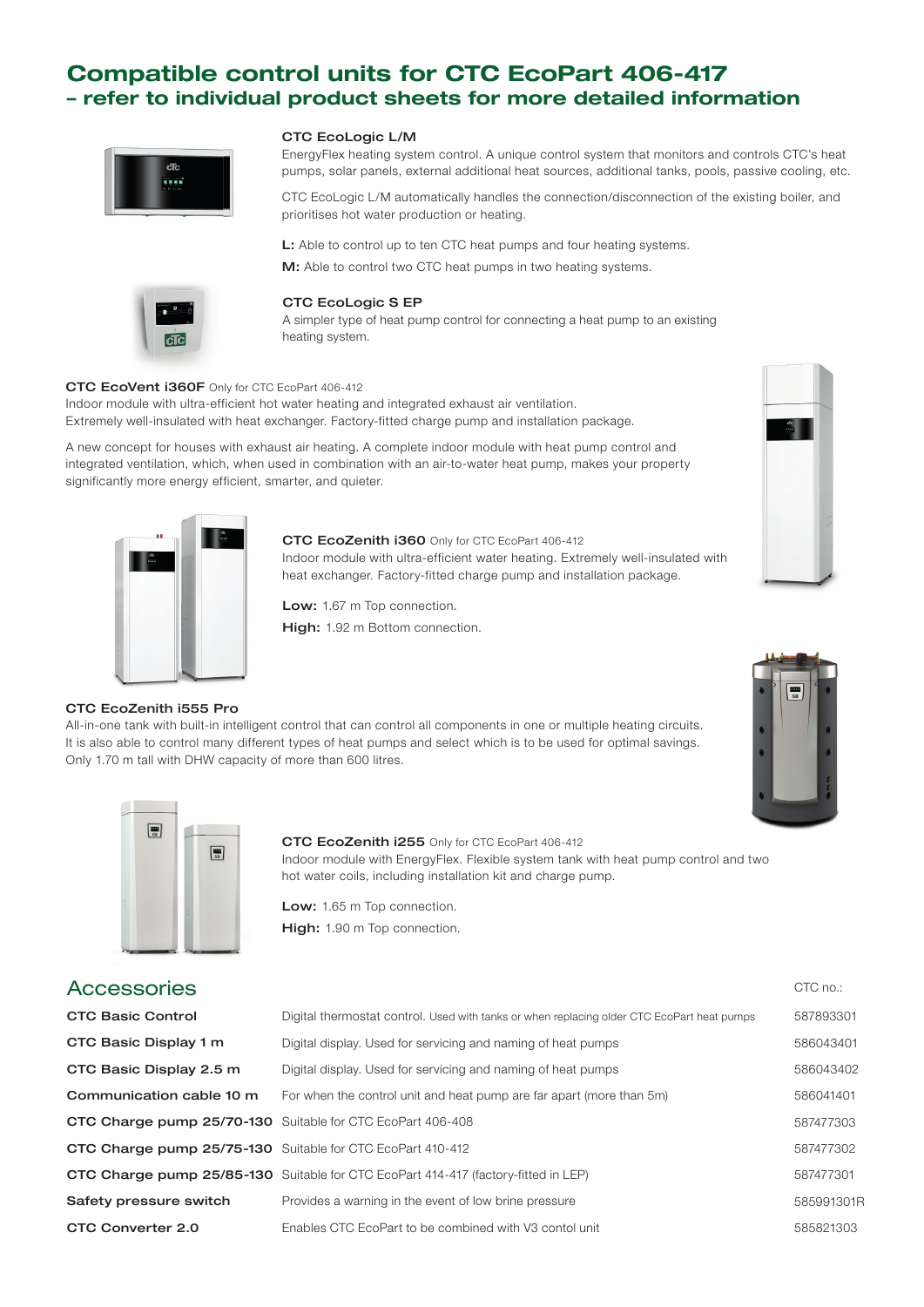# Dimensions diagram



# Included in the delivery:

Heat pump and manual.

## Packaging includes:

Communication cable (5 m), filler manifold, safety valve, brine vessel (only 406-412), factory-fitted brine pump on all models.

CTC EcoPart 414/417 also has a factory fitted charge pump.

# Compatible control units:

CTC EcoLogic, CTC Basic Control

# Compatible indoor modules:

406-412: CTC EcoZenith i255/i360, CTC EcoVent i360F 406-417: CTC EcoZenith i555 Pro

# Connection

Brine: Ø 28 mm. Heating medium pump: Ø 22 mm (406-412) Ø 28 mm (414-417)

| Technical data 3x400 V                                                        |                  | 406                 | 408                   | <b>410</b>            | 412                    | 414                     | 417                    |  |
|-------------------------------------------------------------------------------|------------------|---------------------|-----------------------|-----------------------|------------------------|-------------------------|------------------------|--|
| CTC no.                                                                       |                  | 585700001           | 585700002             | 585700003             | 585700004              | 585700035               | 585700036              |  |
| Weight (packaged weight)                                                      | kg               | 278 (307)           | 276 (305)             | 281 (310)             | 294 (323)              | 171 (189)               | 172 (190)              |  |
| Dimensions (width x depth x height)                                           | 673 x 595 x 1904 |                     |                       |                       |                        |                         |                        |  |
| Specified output max: W35 & B0/5/10 (EN14511)                                 | <b>kW</b>        | 5.90 /6.81<br>/7.21 | 8.19 / 9.44<br>/10.65 | 9.97 /11.42<br>/12.49 | 11.75 /13.53<br>/15.45 | 14.47 / 16.48<br>/18.93 | 16.24 / 19.25<br>/21.3 |  |
| Input power max: W35 & B0/5/10 (EN14511)                                      | <b>kW</b>        | 1.29 /1.30<br>/1.39 | 1.79 /1.88<br>/1.93   | 2.17 / 2.20<br>/2.29  | 2.55 / 2.65<br>/2.78   | 3.19 / 3.21<br>/3.47    | 3.72 / 3.83<br>/3.99   |  |
| COP max: W35 & B0/5/10 (EN14511)                                              |                  | 4.57 / 5.24<br>/5.2 | 4.58 / 5.02<br>/5.53  | 4.60 / 5.20<br>/5.45  | 4.60 / 5.11<br>/5.57   | 4.54 / 5.13<br>/5.46    | 4.36 / 5.02<br>/5.34   |  |
| Sound power L <sub>WA</sub> B0/W35 (EN 12102)                                 | dB(A)            | 43                  | 46                    | 49                    | 50                     | 53                      | 56                     |  |
| Sound pressure L <sub>PA</sub> 1m B0/W35 (EN ISO 11203)                       | dB(A)            | 38                  | 41                    | 44                    | 45                     | 48                      | 51                     |  |
| Electrical Data, connection                                                   |                  | 400V 3N~ 50Hz       |                       |                       |                        |                         |                        |  |
| Rated current (recommended fuse)                                              | A                | 5.8(10)             | 6.5(10)               | 8.1(10)               | 9.6(10)                | 12.2(13)                | 13.9(16)               |  |
| Ingress Protection (IP)                                                       |                  | IP X1               |                       |                       |                        |                         |                        |  |
| Refrigerant quantity<br>(R407C, fluorinated greenhouse gas GWP 1774)          | kg               | 1.9                 | 1.9                   | 1.9                   | 2.3                    | 2.7                     | 2.7                    |  |
| CO <sub>2</sub> -equivalent                                                   | tones            | 3.370               | 3.370                 | 3.370                 | 4.080                  | 4.789                   | 4.789                  |  |
| SCOP cold climate: W35 (EN14825, Pdesignh)                                    |                  | 4.8                 | 4.8                   | 4.8                   | 4.8                    | 4.6                     | 4.8                    |  |
| SCOP average climate: W35 (EN14825, Pdesignh)                                 |                  | 4.7                 | 4.7                   | 4.7                   | 4.8                    | 4.6                     | 4.7                    |  |
| Package efficiency class: w35/w55<br>with CTC EcoLogic (A <sup>+++</sup> - G) |                  | $A^{+++}/A^{++}$    |                       |                       |                        |                         |                        |  |
| Energy efficiency class: w35/w55 (A <sup>+++</sup> - D)                       |                  | $A^{+++}/A^{++}$    | $A^{+++}/A^{++}$      | $A^{+++}/A^{++}$      | $A^{+++}/A^{++}$       | $A^{++}/A^{++}$         | $A^{+++}/A^{++}$       |  |

Energy labelling stickers and data sheets can be downloaded from www.ctc-heating.com/Ecodesign